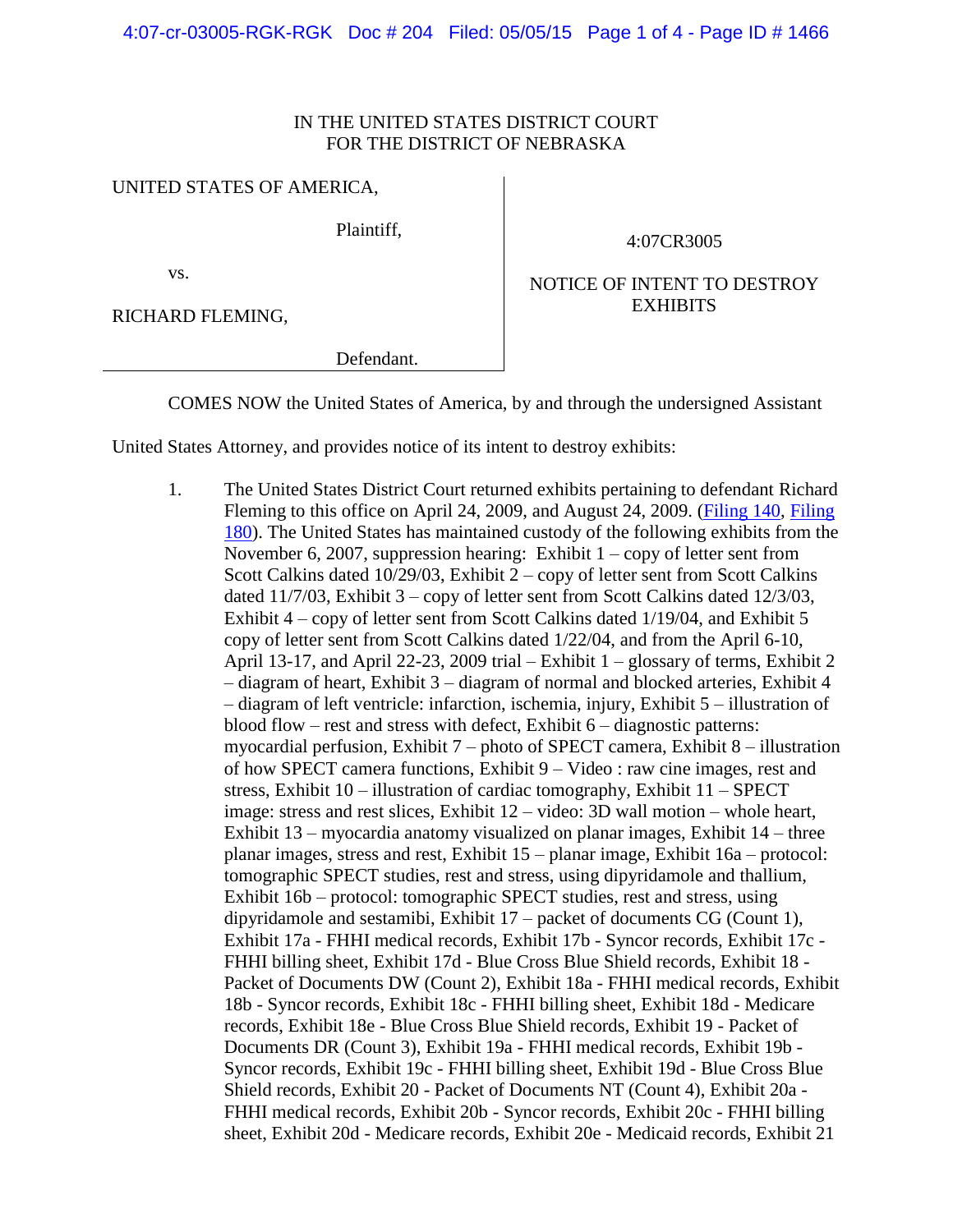- Packet of Documents JS (Count 5), Exhibit 21a - FHHI medical records, Exhibit 21b - Syncor records, Exhibit 21c - FHHI billing sheet, Exhibit 21d - Medicare records, Exhibit 21e - Blue Cross Blue Shield records. Exhibit 22 - Packet of Documents SW (Count 6), Exhibit 22a - FHHI medical records, Exhibit 22b - Syncor records, Exhibit 22c - FHHI billing sheet, Exhibit 22d - Medicare records, Exhibit 22e - Medicaid records, Exhibit 23 - Packet of Documents DE (Count 7), Exhibit 23a - FHHI medical records, Exhibit 23b - Syncor records, Exhibit 23c - FHHI billing sheet, Exhibit 23d - Medicare records, Exhibit 23e - Blue Cross Blue Shield records, Exhibit 24 - Packet of Documents SE (Count 8), Exhibit 24a - FHHI medical records, Exhibit 24b - Syncor records, Exhibit 24c - FHHI billing sheet, Exhibit 24d - Medicare records, Exhibit 24e - Blue Cross Blue Shield records, Exhibit 25 - Packet of Documents CM (Count 9), Exhibit 25a - FHHI medical records, Exhibit 25b - Syncor records, Exhibit 25c - FHHI billing sheet, Exhibit 25d - Medicare records, Exhibit 25e - Medicaid records, Exhibit 26 - Packet of Documents KM (Count 10), Exhibit 26a - FHHI medical records, Exhibit 26b - Syncor records, Exhibit 26c - FHHI billing sheet, Exhibit 26d - Blue Cross Blue Shield records, Exhibit 27 - Patient packet reflecting 2002 rest and stress protocol, Exhibit 27a - FHHI medical records, Exhibit 27b - Syncor records, Exhibit 27c - FHHI billing sheet, Exhibit 27d - Medicare records, Exhibit 27e - Blue Cross Blue Shield records, Exhibit 28 - Purple drug order form, Exhibit 29 - Fleming 2002 protocol, Exhibit 30 - Planar image thymus & heart (labeled rest), and tomographic study, Exhibit 31 - FHHI billing sheet corresponding to Exhibit #30, Exhibit 32 - 2002 CPT Codes 78460-78465, Exhibit 33 - Health Insurance Claim Form (HCFA - 1500), Exhibit 34 - Emails between Fleming and Tabor regarding financial concerns, Exhibit 34A - Emails dated 10-29-03 and 11-21-03 between Tabor and Fleming, Exhibit 34B - Email dated 12-2-03 between Tabor and Fleming, Exhibit 34C - Emails dated 12-2-03 between Tabor and Fleming, Exhibit 34D - Emails dated 1-22-04 between Tabor and Fleming, Exhibit 34E - Email dated 2-28-04 between Tabor and Fleming, Exhibit 34F - Email dated 4-6-04 between Tabor and Fleming, Exhibit 35 - Fax from Tabor to Fleming, proposed agreement 10/01/2003, Exhibit 36 - \$10,000 check dated 10/01/03 from Physicians Pharmaceuticals to FHHI for "weight loss study", Exhibit 37 - Email dated 10/03/03 from Fleming to Tabor with attached letter outlining "chips study", Exhibit 38 - \$10,000 check dated 10/17/03 from Physicians Pharmaceuticals to FHHI for "chips study", Exhibit 39 - Email dated 10/17/03 with attached letter dated 10/13/03 from Fleming to Tabor, Exhibit 40 - Email dated 10/17/03 from Tabor to Fleming, Exhibit 41 - fax from Fleming to Tabor on 10/23/03, regarding proposal for soy study, Exhibit 42 - Email dated 10/23/03 from Fleming to Tabor with attached soy study protocol, Exhibit 43 - Email dated 10/23/03 from Tabor to Fleming with protocol sample, Exhibit 44 - Emails dated 10/24/03 between Fleming and Tabor with attached soy study protocol drafts, Exhibit 45 - Emails dated 10/27/03 and 10/28/03 between Tabor and Fleming, Exhibit 46 - \$5,000 check dated 11/04/03 from Physicians Pharmaceuticals to FHHI for "weight loss study", Exhibit 47 - \$10,000 check dated 12/02/03 from Physicians Pharmaceuticals to FHHI, Exhibit 48 - Physicians Pharmaceuticals vendor report, Exhibit 49 - Email dated 12/02/03 from Tabor to Lamphier withcopy to Fleming with attached soy study protocol, Exhibit 50 -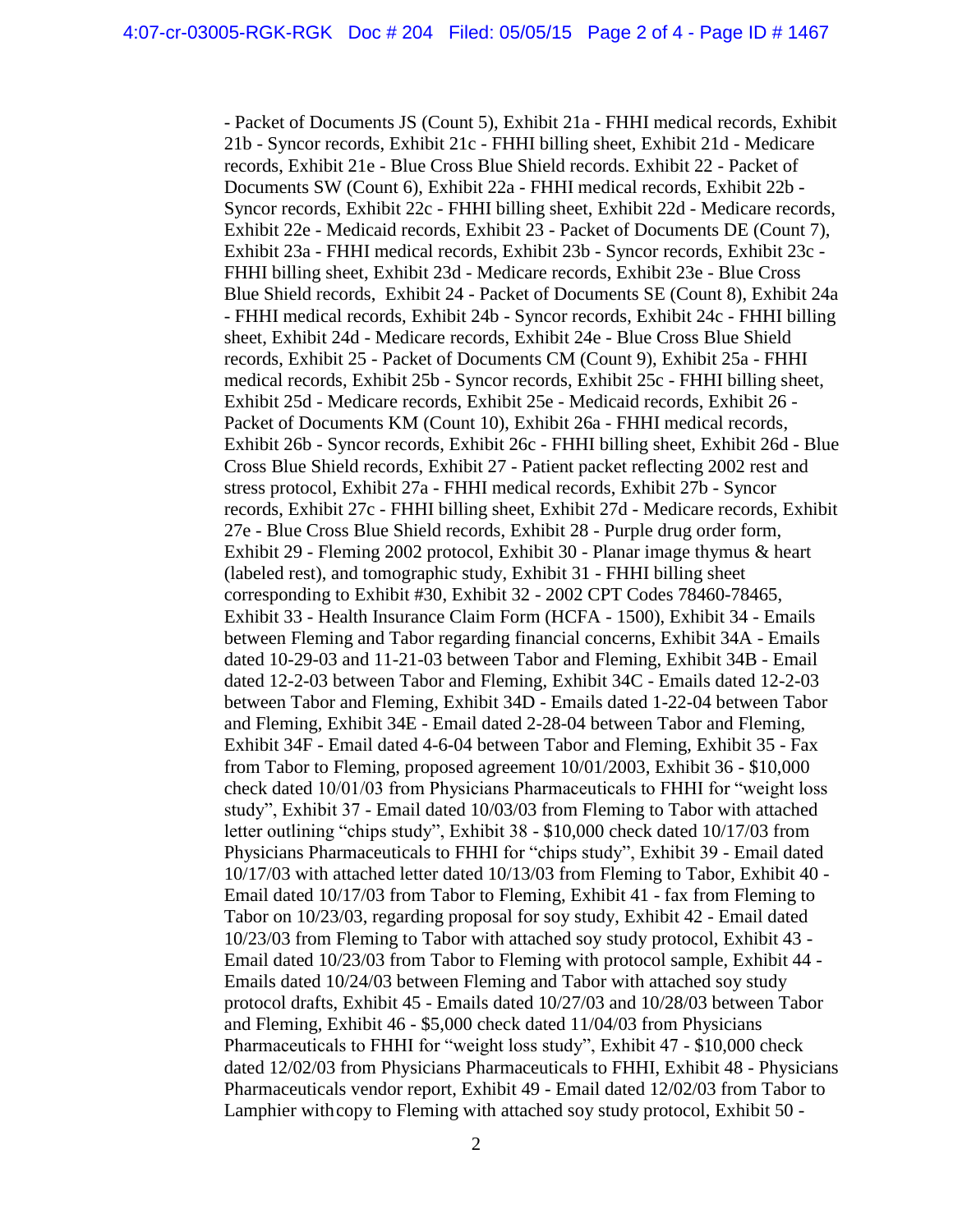Email dated 12/09/03 from Tabor to Fleming regarding consent form and statistical significance, Exhibit 51 - Email dated 12/09/03 from Tabor to Fleming regarding consent form sample, Exhibit 52 - Email dated 12/15/03 from Fleming to Tabor regarding consent form, Exhibit 53 - Email dated 12/15/03 from Tabor to Fleming with attached consent forms, Exhibit 54 - Email - 12/17/03 Fleming to Tabor re: 20 women, Exhibit 55 - Email dated 12/17/03 from Tabor to Fleming with attached food diary, Exhibit 56 - Series of emails - 12/03/03 to 12/19/03, Exhibit 57 - Email dated 12/22/03 from Fleming to Tabor with participant questionnaire, Exhibit 58 - Email dated 12/23/03 from Tabor to Fleming with participant questionnaire, Exhibit 59 - Emails dated 12/29/03 between Tabor and Fleming, Exhibit 60 - Email dated 01/05/04 from Fleming to Tabor, Exhibit 61 - Email - 01/06/04 Tabor to Fleming, forwarding email from 12/3/03 to 12/23/03, Exhibit 62 - Email dated 01/06/04 from Tabor to Fleming regarding soy study protocol (includes 12/3/03 to 12/23/03), Exhibit 64 - Email dated 01/07/04 from Fleming to Tabor regarding shipping soy chips, Exhibit 65 - Email dated 01/07/04 from Tabor to Fleming, Exhibit 66 - Shipping receipt for chips - 01/09/04, Exhibit 67 - Emails dated 01/14/04 and 01/13/04 between Tabor and Fleming, Exhibit 68 - Emails dated 01/16/04 and 01/17/04 between Tabor and Fleming regarding New York participant, Exhibit 69 - Emails - 01/15/04 to 01/21/04 between Tabor and Fleming regarding 25 enrolled, Exhibit 70 - Emails dated 01/15/04 to 01/21/04 between Fleming and Tabor regarding number of participants, Exhibit 71 - Emails - 01/21/04 Tabor to Fleming re: Avon wants 60, Exhibit 72 - Emails with final response date of 01/21/04 between Tabor and Fleming regarding number of participants, Exhibit 73 - Email dated 01/27/04 from Tabor to Fleming, Exhibit 74 - Email - 01/29/04 Fleming to Tabor: 52 enrolled (Count 11), Exhibit 75 - Email - 01/29/04 Tabor to Fleming re: 52 enrolled, Exhibit 76 - Shipping receipt for chips - 02/04/04, Exhibit 77 - Email - 02/06/04 Fleming to Tabor: enrollment complete, Exhibit 78 - Email - 02/19/04 Fleming to Tabor: soy research, Exhibit 79 - Email - 02/25/04 Fleming to Tabor: four week data (Count 12), Exhibit 80 - Email dated 03/03/04 from Tabor to Fleming regarding conclusion of study, Exhibit 81 - Email - 03/08/04 Fleming to Tabor: sending forms, Exhibit 82 - Fed Ex shipping document - 03/08/04 (Count 13), Exhibit 83 - Submitted participant questionnaires, Exhibit 84 - Emails - 04/01/04 between Fleming & Tabor re: study documents, Exhibit 85 - Email - 04/05/04 Tabor to Fleming re: final study report, Exhibit 86 - Final Study report, Exhibit 87 - Two-Page participant questionnaire, Exhibit 88 - Participant consent form, Exhibit 89 - Letter to Rydberg - 08/23/04, Exhibit 90 – Notebook, Exhibit 91 - Stipulation #1, Exhibit 92 -Stipulation #2, Exhibit 93 - Stipulation #3, Exhibit 94 - CPT codes from FHHI, Exhibit 95 - Inquiry sent to Merlino from AMA, Exhibit 96 – Time line 10-1-2003 through 4-7-2004 (not to jury), and Exhibit 97 - Stipulation #4.

2. Richard Fleming pled guilty, and was sentenced on August 20, 2009. [\(Filing](https://ecf.ned.uscourts.gov/doc1/11311815699)  [176\)](https://ecf.ned.uscourts.gov/doc1/11311815699). The district court denied the defendant's motion filed pursuant to 28 U.S.C. § 2255. [\(Filing 187,](https://ecf.ned.uscourts.gov/doc1/11311851545) [Filing 188\)](https://ecf.ned.uscourts.gov/doc1/11311851553). The Eighth Circuit dismissed the defendant's appeal. [\(Filing 199\)](https://ecf.ned.uscourts.gov/doc1/11311955144).